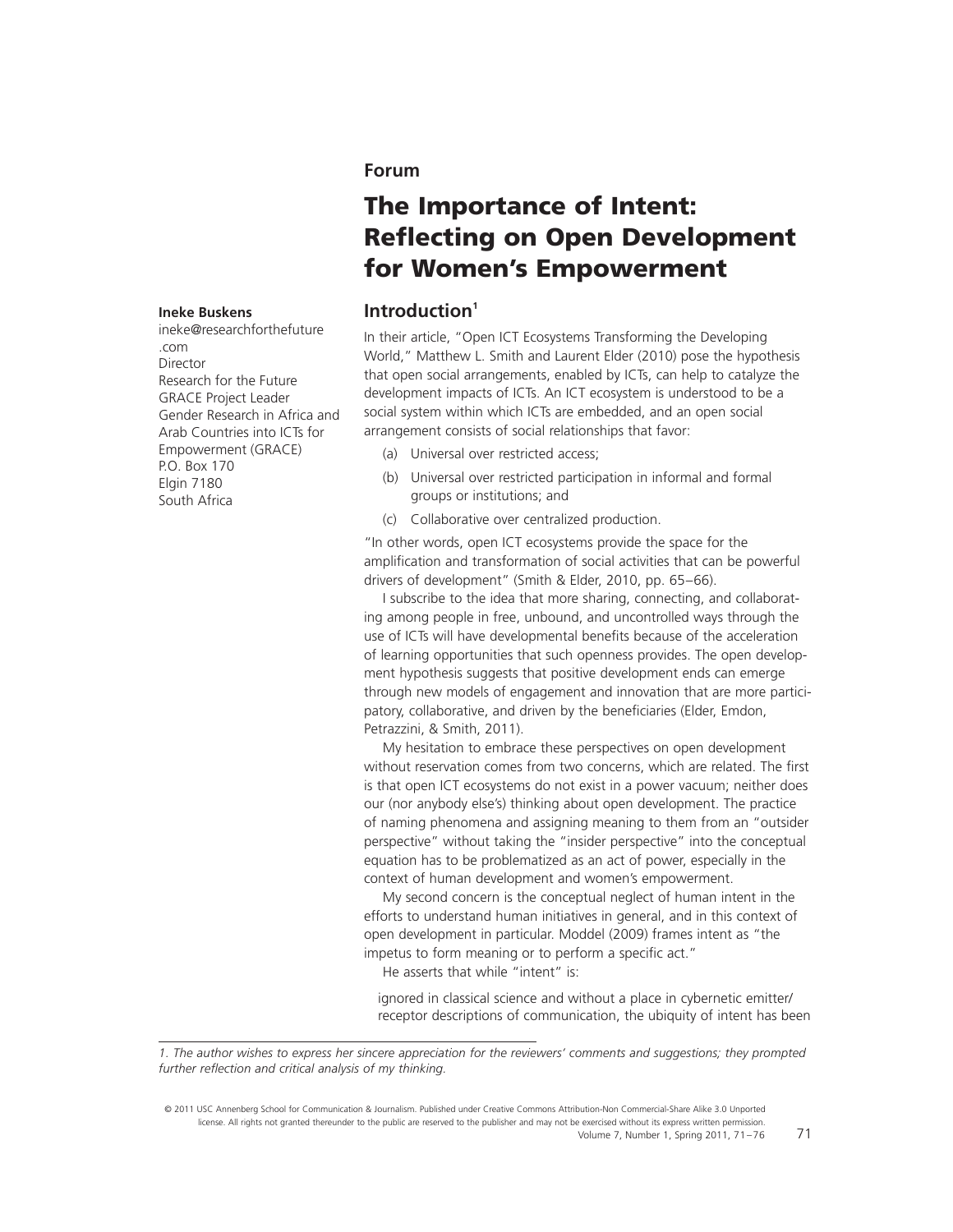#### **THE IMPORTANCE OF INTENT**

left unacknowledged and yet without it no unit of meaning would enter our minds and we would be zombies in a world totally out of reach. (ibid.)

It can be argued that the motivation for the emergence of certain measures and aspects can be framed as open development have come from a human intent which has nothing to do with openness or open development. For instance, a university's decision to open up its academics' publications through unrestricted Web publishing probably originates from a desire to position itself well—which, in turn, will benefit its academics. To categorize such initiatives as "openness" is thus an act of giving meaning from an outsider perspective while neglecting the insider intent that instigated the initiative. This is problematic for two reasons. Neglecting "insider intent" makes part of the rationality of the initiatives invisible. This, then, represents a missed opportunity in furthering an understanding of human behavior, which is particularly regrettable from a policy development perspective. Furthermore, the nexus between power and knowledge construction has to be taken into account here, also: "Outsider conceptualizations" would not interfere with the university's intent for their so-called "openness" initiatives. Even when the respective actors would describe their own measures and behaviors as "open"—perhaps to make themselves and their actions recognizable to significant outsiders, the original intent that sparked their actions would not be lost. But when there is a power differential between the ones "giving meaning" and the ones "whose measures and behaviors are given meaning to," the potential impact of outsider perspective on insider intent has to be problematized. While this would be relevant in any situation of power differentials, in situations where women are involved, it is pivotal.

Our experiences in GRACE (Gender Research in Africa and Arab Countries into ICTs for Empowerment [grace-network.net]) have shown that power dynamics in the environment may corrupt "the quality of openness" of open ICT ecosystems, despite the intentions of stakeholders and role players. There is even the real danger that an open ICT ecosystem could exacerbate existing gender injustices and inequalities. When openness translates itself into gender-blindness—and thus, powerblindness—openness can become a threat not only

to women's empowerment, but also to the project of open development itself. The nature of social reality is gendered, and the power dynamics that create and maintain the inequities between women and men pervade human thinking, being, knowing, and relating. Implementing ICT programs without gender awareness will reinforce this inequality. While Sutton and Pollock speak to the Canadian situation, their insight might be even more pertinent for the developing world:

Distributing ICT without looking at inequality is a way to reinforce that inequality. ICT has such potential to empower its users that this uneven distribution of resources to get connected is very likely to increase inequality and to embed itself in the future. (2004, p. 704)

Understanding the nature of the threat of (gender) power dynamics to the dream of openness does, however, also point to a possible solution: Openly acknowledging and empowering the "insider" intent that can give rise to and maintain the so called "openness measures" will enable practitioners, researchers, and policy makers to support this intent, thus keeping the dream of openness that these measures represent alive and preventing them from becoming corrupted in and through the (gendered) environments in which they exist and acquire their meanings.

To illustrate this, I would like to share some of the insights gleaned from the research and management experiences within the GRACE network that speak to the three aspects that Smith and Elder (2010) suggest for their definition of openness in open ICT ecosystems: access, participation, and collaborative production.

## **Case 1: Restricted Access Because of an Open-Access Rule**

## *The Library Computers at the University of Zimbabwe in Harare*

At the University of Zimbabwe in Harare, access to the free library computers was governed on the basis of the rule of first-come, first-served. However, the librarians noticed that the overwhelming majority of the students using the computers were male. When asked about their perspectives and experiences around access, the female students spoke about their duties as wives and mothers at home—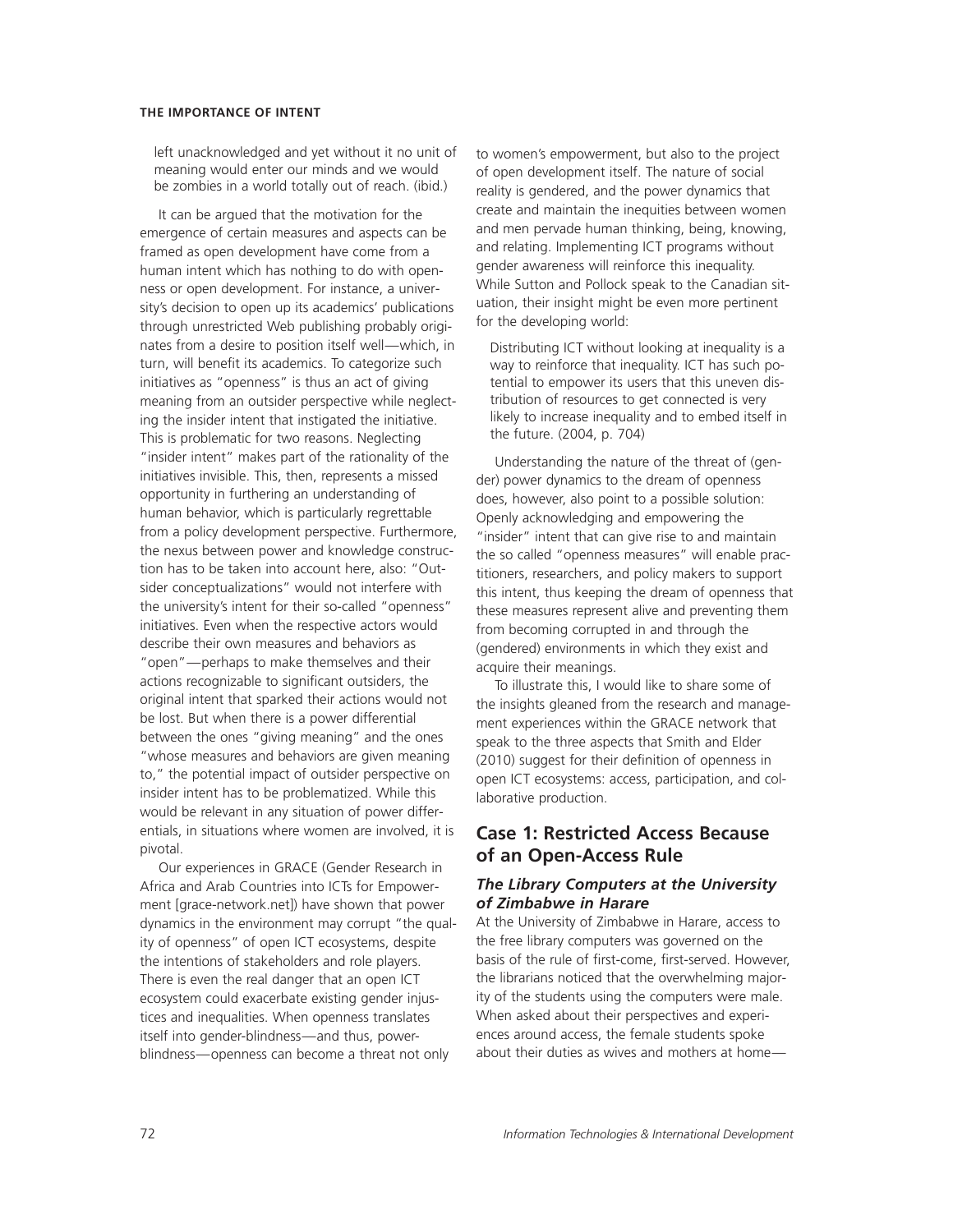which they had to fulfil exactly during the time at which the computers were free—and about the fact that, when they lined up, they ran the risk of being pushed out of the line by the male students. While they acknowledged the first-come, first-served rule as democratic, fair, and even empowering, at the same time, they lamented that they had to put in extra effort to gain access to computers in other ways. These female students did not have a concept—a way of thinking about this access rule that really matched their experience of this rule—just the lived reality that was a consequence of this rule. When the researchers subsequently deepened their research efforts and created opportunities for these women to face their experiences, emotions, reflections, and dreams, these female students were able to bring more coherence to their thinking, and to acknowledge their lack of access as inconvenient and disempowering. Without the researchers' interventions, the female students would not have been able to do the conceptual work that gave them a position from which to question the fairness of this rule (Mbambo-Thata, Mlambo, & Mwatsyia, 2009).

The first-come, first-served rule, which was undoubtedly established by the university management with the intent to guarantee as much "universal access" to both genders as possible, became a tool of gender discrimination in a patriarchal environment. Even more problematic was the fact that the rule itself had become a corruptive force: It provided a "logical" frame for the students' experiences and thus functioned as a conceptual smokescreen, making it more difficult for them to realize what was really going on. As such, the first-come, first-served rule was very effective in removing female competition from the computer access arena. It also kept in place the stereotypes about women and their non-use of ICTs.

The Zimbabwe case study shows how the social and individual gender dimensions create and maintain each other through the dynamic of disempowered people accepting the concepts of the powerful to give meaning to their experiences. Women may not even be aware of the ways in which they are agents of their own disempowerment—not only because of the way they give meaning to their experiences in patriarchal environments, but because they may give up their alignment with their own intent in the face of outside pressure without being totally aware of this. It

is a fact well known to feminist researchers "that the viewpoint of the dominant groups, which permeates the common knowledge of how society should function, has obscured the true interests of other groups" (Hill, p. 130).

# **Case 2: Restricted Participation Because of the Open Market Mechanism**

### *The Use of Mobiles for Social Advocacy in Zambia*

The use of mobile phones enhances the possibility for connection, mobilization, and social advocacy, especially in environments where, due to lack of landlines, human messengers and face-to-face contact have to do much of this work. In such a context, the innovative use of mobiles, such as paging through missed calls, seems to make more participation possible for people who cannot afford to use a mobile because of the prohibitive costs of mobile telephony. However, Abraham (2009) found in his research "The names in your address book: Are mobile phone networks effective in advocating women's rights in Zambia?" that it was exactly this innovative use of exercising the missed calls option of mobile phone use that created a divisive effect within a group of women using their phones for the explicit purposes of connection, mobilization, and social advocacy. The women users started speaking of "callers" and "beepers," and a "virtual class system" was created (Abraham, 2009, p. 102). Because the use of ICTs takes place within a monetary system that is divisive, ICTs can become the handmaidens of this system, and ICT users can perpetuate these divisive dynamics (Gurumurthy, 2010, p. 60). In this case, where the purpose of the mobile phone use was connection, mobilization, and advocacy, this divisive aspect of mobile phone use is more than ironic; it is painful and jarring. When this insight is juxtaposed against the fact that the majority of the poor are women, and that women, more than men, would take care of immediate household needs before buying air time, the restrictions to participation that are caused by mobile phone costs should not be underestimated (Comfort & Dada, pp. 44–45).

In Zambia, the women's organizations' motivation to enhance the effectiveness of their connection and make their participation more inclusive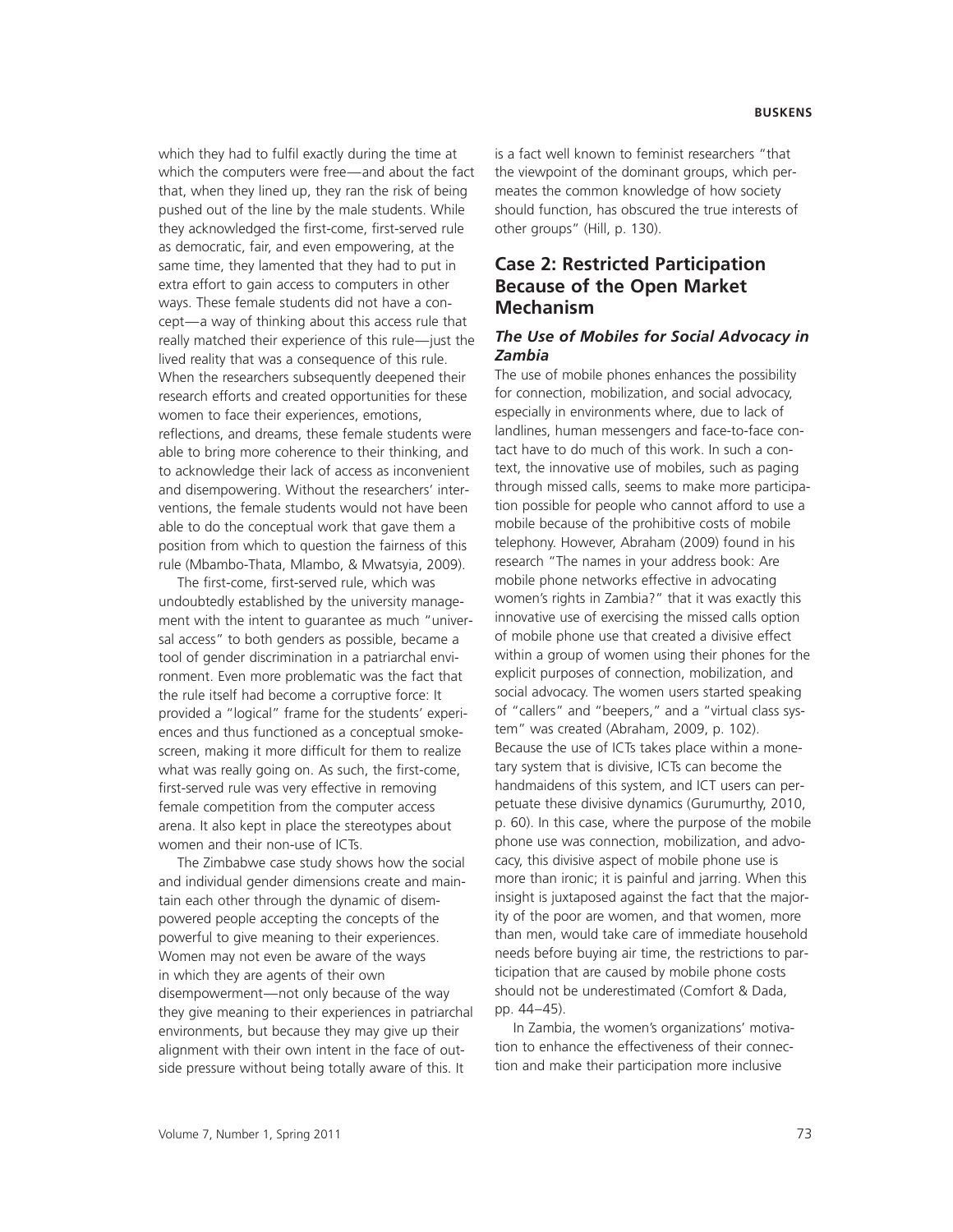#### **THE IMPORTANCE OF INTENT**

through the use of mobile phones was thwarted through the monetary aspects of the financial economic environment that, ironically enough, is called a free market or open market system.

# **Case 3: Collaborative and Decentralized Production in and Through an ICT Gender Research Network: The Rhythms of Openings and Closures in GRACE**

GRACE, an IDRC-funded collaborative ICT gender research network, has produced its first book, and it is in the process of developing a second book, with many researchers having done individual presentations, book launches, interviews, and consultations (grace-network.net). The original network was comprised of 14 teams in 12 countries in 2005, and it was expanded in 2008 to 22 teams in 17 countries. Across the continent, policy makers are paying attention to the findings, and the book attracts attention internationally because of the way in which innovative research and capacity-building methodology are combined within a research network approach.

At the July 2005 inception workshop, the initial Africa group set out the following values for the network as an expression of how they wanted to experience themselves and each other in order to accomplish what they desired to do: "Discovery, Warm Space, Exploration, Sharing, Empowerment, Learning, Innovation, Voice (giving), Transformation, Change, Interaction, Team Work, Visual Space, Hard Work, Challenging, Direction, Wish, Adventure, Growth, Reflection, Network, Friendship, Social Change, Relaxation" (internal project documentation).

No mention was made of openness as a value amid these 26 others. However, from a network management perspective, openness was understood as an important strategy for stimulating research competence and enhanced group learning: The network members would need to open up and feel free to share, so that they could give and receive support from each other and produce the research findings that their countries needed. The following quotation from one of the network members illustrates this:

Since the first meetings, I realized that I was discovering a beautiful family, marked by the opening to each other, friendliness, complicity, respect, I realized that GRACE is a space of discussion, exchange of information, sharing of knowledge, know-how, soft skills.

Since this first workshop in July 2005, a shared understanding about the purpose and scope of the network has emerged through ongoing debate and questioning. Openness was embraced as a strategy, as a means to the ends of research collaboration and research capacity development: In order to do their often path-breaking gender research in their respective countries, the GRACE researchers needed a safe space to grow and connect with each other. This referred to the female as well as the male researchers, although their challenges were different. One of the main drivers in the network was, therefore, trust. Trust in oneself grew through expanding research competence and gender awareness that brought with it a growing confidence in one's own position within one's own social environments. Trust in one another within the network grew through allowing and appreciating the diversity in theoretical, methodological, gender, and spiritual perspectives that stimulated growth on an individual and group level.

Yet even within this network space, open sharing between the researchers had to be mediated by their need for safety. Women are being killed for being known to be feminist in this world, for speaking up for their own and other women's human rights. GRACE researchers are never only GRACE researchers—they play a lot of other roles, and they are members of many social systems in their countries of origin, as well as regionally and internationally. These forums are very diverse, and not all share enlightened perspectives on women's empowerment and gender equality. The GRACE social platforms were therefore managed through a rhythm of openings and closures: Research questions that were politically sensitive were not immediately shared with all members of the network, and some of the dialogues among the researchers were conducted via special research mailing lists and not the general GRACE list, to which non-GRACE members had access.

## **Conceptualization and Coherence**

While the power vested in systems of patriarchal and financial control should not be underestimated.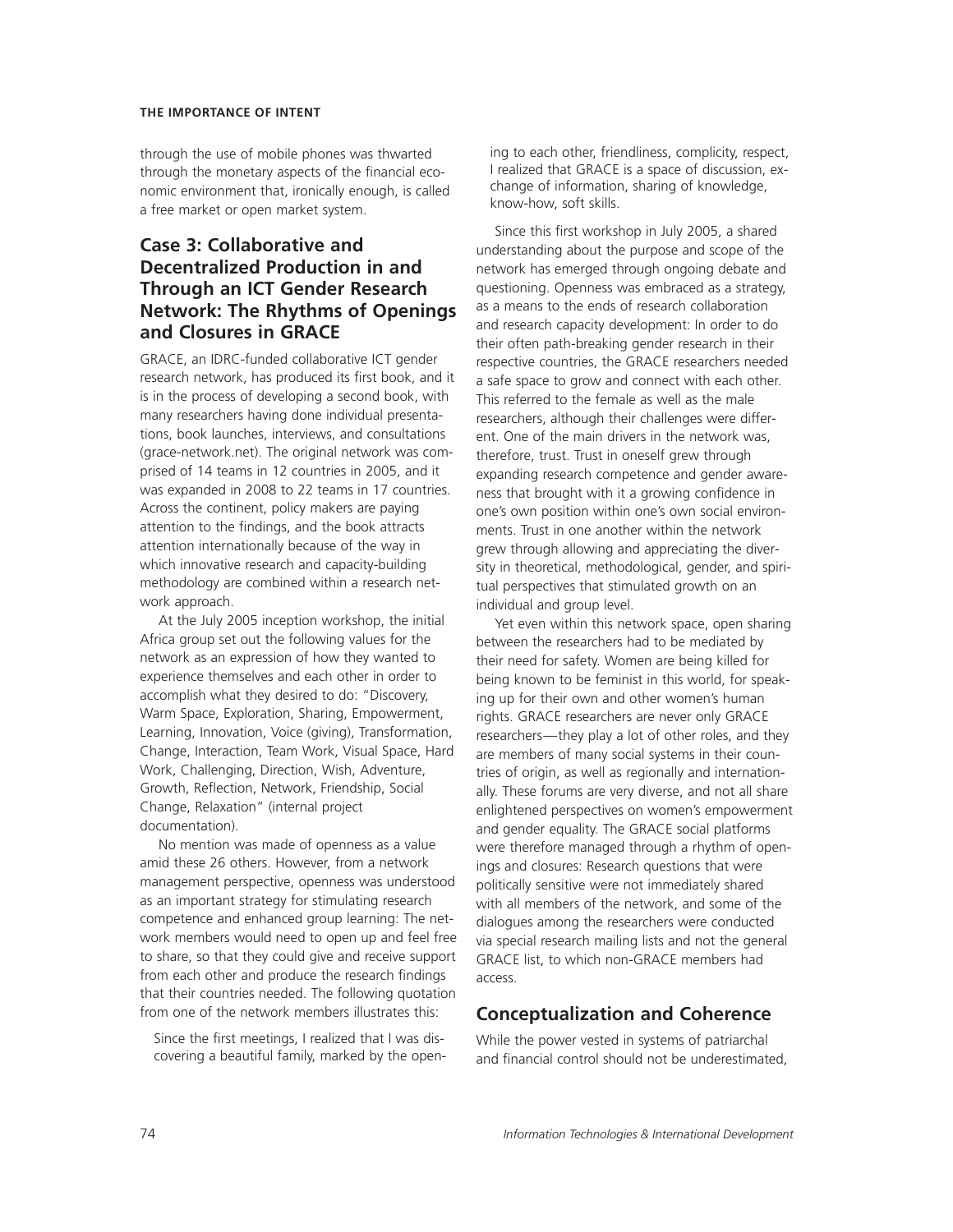it can be argued that the actors' conceptualizations collaborated with, and contributed to, the corruption of the dreams of openness that seemed embedded in the open ICT ecosystems.

Conceptualizing the unequal access to the library computers in Zimbabwe as fair and empowering would have been "caused" by the democratic connotations attached to the first-come, first-served rule. The students' acceptance of these connotations in their processes of giving meaning to their experiences created a "smokescreen" that prevented them from coming to a clear analysis of the actual outcomes of the open-access rule. In the face of the actual divisive effects, conceptualizing mobile phone use as effective as regards connection would have been "caused" by the connotations of connection attached to mobile phone use.

At the same time, in both of these cases, the dream that was part of, and inspired the measures and practices of, openness and which had become implicit—and therefore, difficult to discuss—was made visible again exactly because it was lost. The lack of coherence between the "promise" that the open ICT ecosystems held, the "official" meaning that was given to these measures and activities, and the actual outcomes or effects in terms of personal experiences and lived realities, created a mental space for reflection and subsequent action, at least in the case of the university students.

It is not always possible to discuss or redress such incoherence. At the University of Zimbabwe, the researchers took it on as part of their research process. The researchers created the space where the research participants could articulate meanings that were more reflective of their actual experiences. The Zambia research diagnosed the inherent divisive nature of the open market system, and though recommendations were made that this would have to be changed for mobiles to contribute to effective social advocacy, within this project, no space could be created to address this incoherence.

## **Power and Intent**

Women's empowerment, human development, the use of ICTs, and even this reflection on the potential

of open ICT ecosystems for women's empowerment and human development do not take place in a power-free conceptual vacuum. Making visible the conceptual chains that link intent (behind activities and measures) with activities, meanings, and outcomes, and questioning these chains in terms of coherence, can serve to keep open development aligned with the actual intent and real meaning of human development. This conceptual chain is constantly challenged by the corruptive influences of (gender) power dynamics in both the environment and the minds of the involved human parties.

It seems to me that the dynamics of institutionalized power, such as those vested in systems of financial and patriarchal control, need to be countered with more power and energy than the dream of openness can muster.

It would thus be good to have the "outsider" conceptualization of openness strengthened by a project-specific normative intent that would resonate with, or originate from, the "insider" intent. This would not only contribute to the acceptability and sustainability of the open development efforts, but it would also diminish the danger that the dream of openness itself would be lost or become a corruptive force itself. While the "outsider" intent of openness may have its rationality in the fora where it originated, the participation of the beneficiaries in these development efforts derives its power and energy from the "insider intent." It is my contention that the success of GRACE as a network can be attributed to the fact that the individual GRACE members are continuously stimulated to deepen their alignment with their own intent—the dream they have for themselves in being a member of the network.

Detecting—or better still, preventing—lack of coherence and maintaining alignment among a development effort's intent, the way it is experienced, and the outcomes it yields require active and in-depth participation from those who are intended to benefit from it. This brings to the fore the importance of research and communication processes within open development efforts that involve or affect women.<sup>2</sup> Acknowledging, voicing, under-

*<sup>2.</sup> The fact that the incoherence discussed in the Zimbabwe case study only became obvious through and during the research efforts also raises quite a few questions about the validity of meaning given to not only open development efforts, but to ICT4D projects and ICT4D research efforts in general, especially in terms of their claims of development and empowerment: There may be a lot of incoherence "out there" that has not been detected yet.*